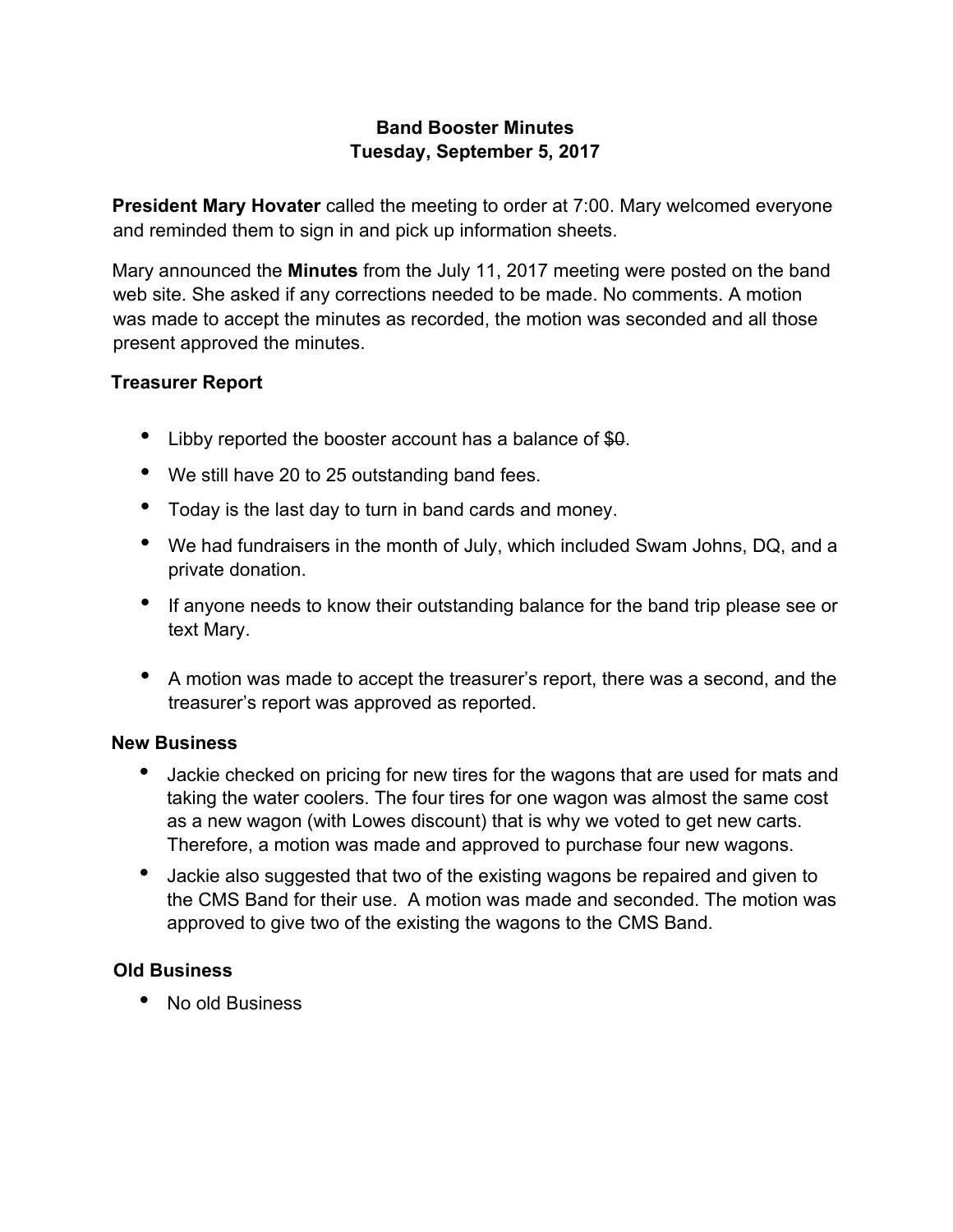### **Mr. Smith**

- Reminded everyone to pick up a copy of the calendar hand out and that no changes have been made.
- The Fair Parade and Band Exhibition will be September 16<sup>th</sup> this year.
- CHS Band will meet behind 1<sup>st</sup> Baptist Church at 1:30 for the Fair Parade. Instrumentalist will need to wear band t-shirts, khaki shorts and tennis shoes. The visual ensemble will wear pep rally outfits.

# • **Marching Completion**

- $\circ$  The Band will be attending two Marching competitions this year; both are in October.
	- ! Sparks in the Park, at Spain Park and
	- **E** Jacksonville State Marching Southerners Contest
- **Departure for distant Football games**
	- o We will be leaving school early for some of the away games due to the longer travel times.
	- o For these distant games, we need to plan to have meals (i.e. Chick-fil-a sandwich, chips, drink, and dessert) available for band members again this year.
- Room lists are due on Friday for the Orlando trip.
- Make sure each parent is signed up to receive remind 101. A text message will be sent out to let parents know when we will be arriving at the CHS band room for your child to be picked up.
- Discussed the need for another bus driver for the elementary students who take part in beginner band. This is a critical opportunity for a students' musical education, as well as, the future growth of the CMS and CHS bands. Please let everyone know how important it is for elementary students to start learning music at an early age. The middle school only has one bus driver so the students are only getting to stay 15 minutes each day to learn their music. Because the bus is having to travel to both schools.

# **Mary**

- Thanks for everyone for signing up to help with water during all the band practices.
	- o Joe and Judy Hayden will be at the concession stand to unlock the door 15 to 20 minutes before each band practice.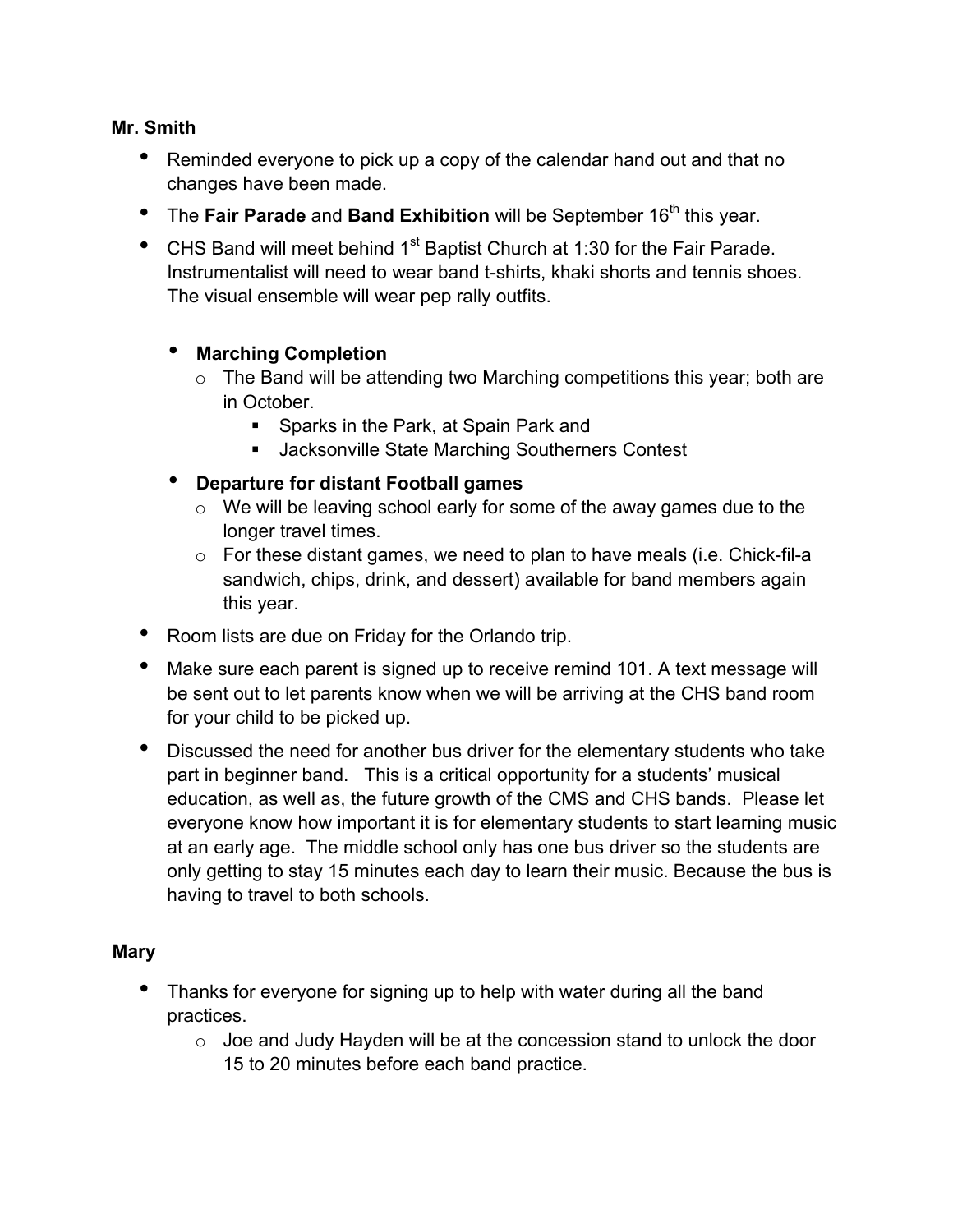- We are sending around the volunteer sheets for the JV games, Trash pickup, Saturday Youth football game, and for Friday night ballgames. We still need more help. Thanks for signing up!
- Each time you help always make sure you sign in so your child can get credit for your hard work.
- We set a record for season opener concession stand sales.
- If you ordered show shirts, please see Mary Thursday night at the concession stand to pick up your shirts.
- Senior Recognition Night we will need more volunteers to help work concessions and chaperone, because the parents of Seniors will be on the field and taking part in the program that night.
- Pocket calendars where passed out at the boosters meeting that have the dates of all events for the band throughout the year.

# **Pit Crew**

• We still need more help to move things onto the field. Some of the fields are difficult to move the equipment on and off away fields.

# **Chaperones**

- Jackie told everyone that the first away game went great.
- Mr. Smith will be posting the departure times in a text message, please watch for the text, and be at the school early enough to assist with departure.
- We need help in the stands for both home and away games. We need parents to assist with the following:
	- o Pre-game: Roll-out the mats, the band sit on.
	- o During-game: Hand-out water, when it rains, hand-out ponchos.
	- o After halftime show: Take up the plumes once the entire band has left the field.
	- o Post-game: Roll-up the mats.
- We need all the help we can get from the band parents. Thanks for everything that you do.

# **Uniforms**

• Leslie Pruitt let everyone know that the students are now taking everything but their jackets home after each game.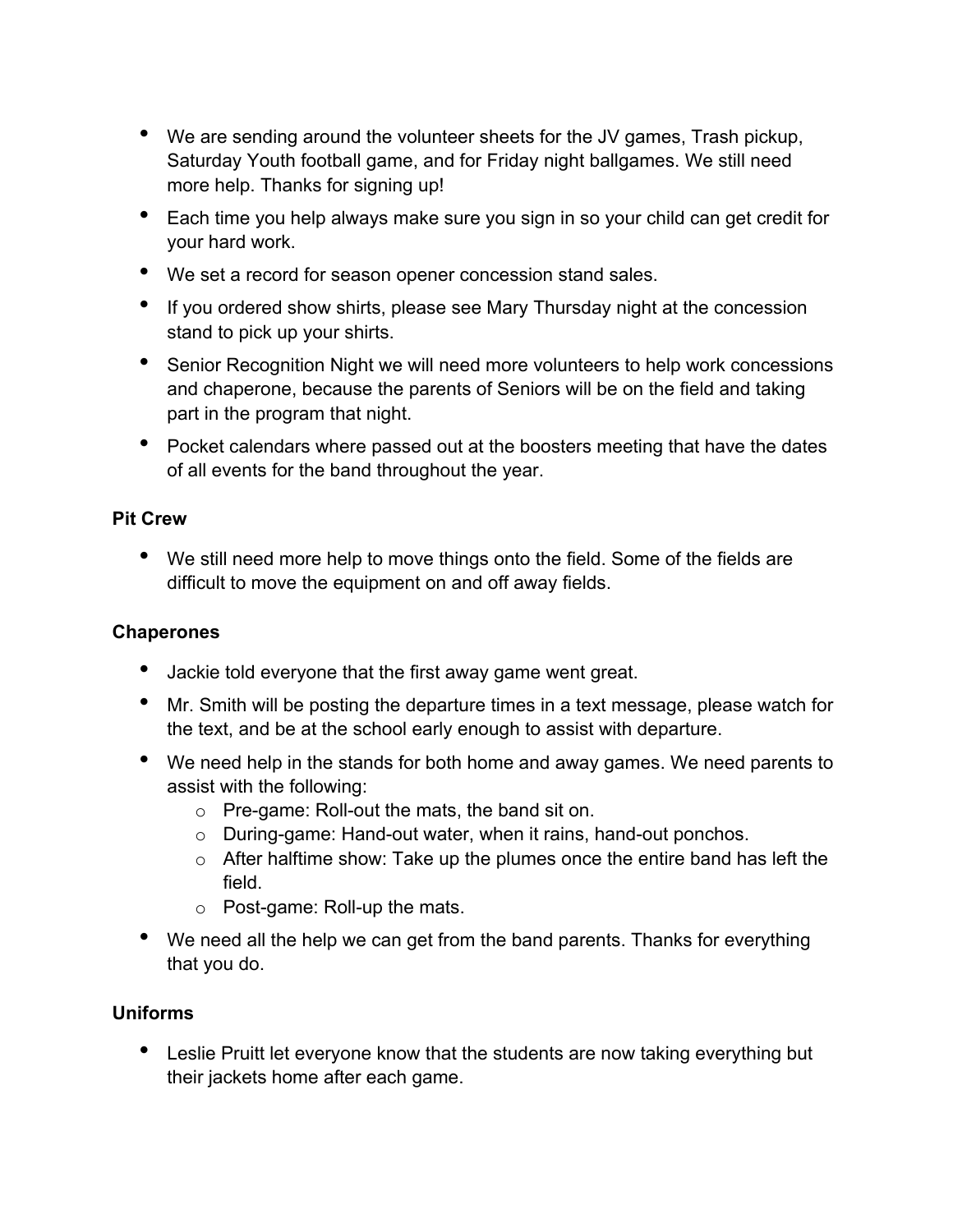- We will be trying a new system of leaving the jackets in the band room. We plan to have arrangements made for the jackets to be taken to the cleaners a couple of times during the year.
- Fees will be adjusted after talking with the cleaners about the cost of cleaning the uniforms.

# **Public Relations**

• No reports

# **Dance line**

• No reports

### **Color Guard**

• No reports

### **Majorettes**

No reports

#### **Mrs. Bean**

- Welcomed all new parents and requested they sign up for Remind 101.
- Reminder everyone to pick up the handouts for the CMS band.
- We will be having the Beginner Instrument meeting on September the 7th. We are excited about the new band members. The Hospitality committee needs to set up at 6:15 pm at the CMS lunchroom.
- There will be two Middle School home games this year. The games are September 16 and October 5.
- November 3rd will be the Spectrum field trip to the University of Alabama to see the Million Dollar Band.
- The fair parade will be September 16th and the Exhibition will be the same afternoon at the High Schools stadium.
- All CMS band members need to wear band t-shirts, khaki shorts and tennis shoes. The visual ensemble will wear pep rally outfits. We will be meeting behind first Baptist Church.
- Please remember to save your box tops.